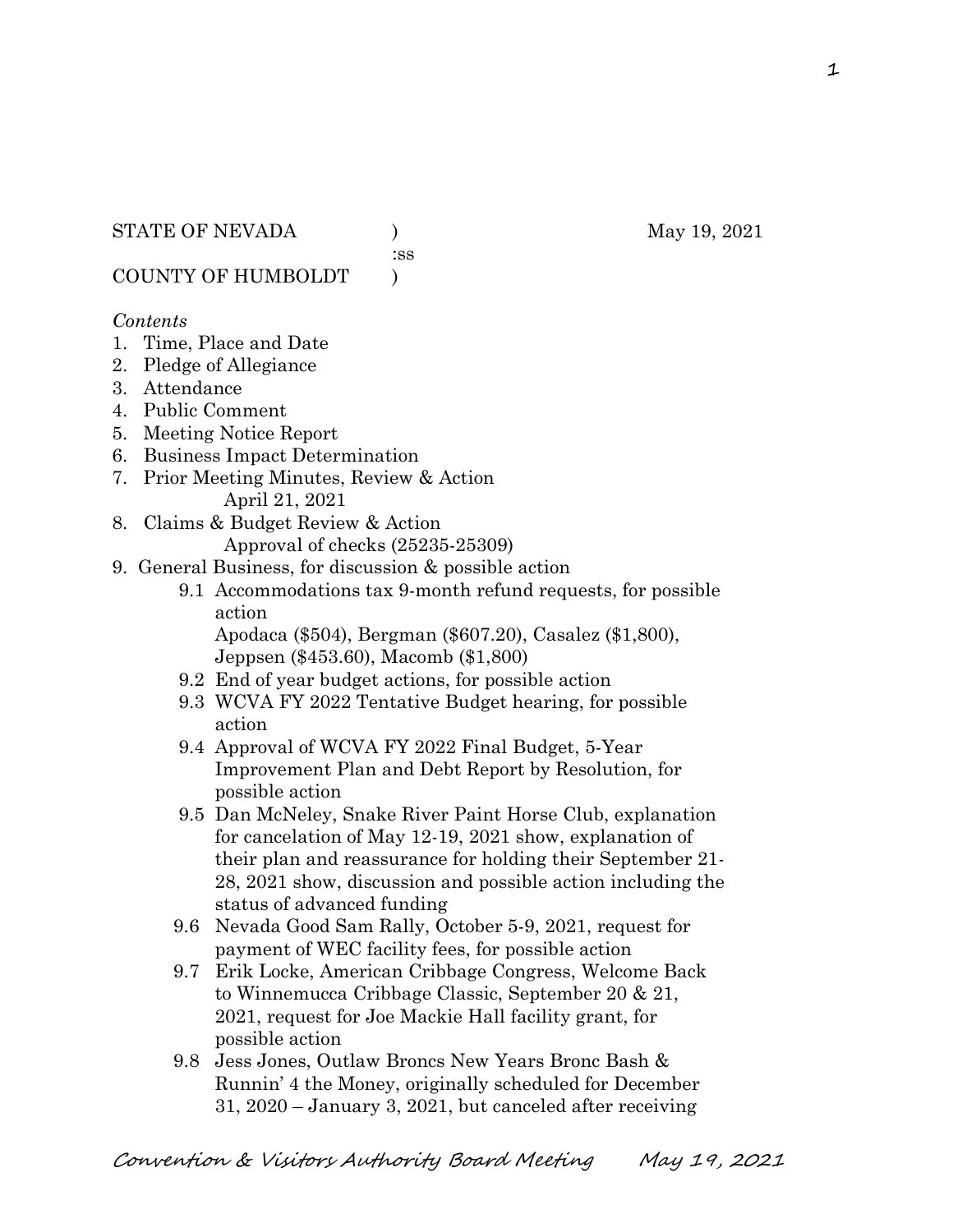grant & underwriting of \$20,000 from WCVA – receive further information from Jones on reimbursement to WCVA; consider, take appropriate action

- 10. Director's Report, for discussion & possible action
	- 10.1 Event updates, for information 2021 Winnemucca Ranch Hand Rodeo Weekend
- 11. Board Secretary & Counsel Report for discussion & possible action 11.1 Secretary and Counsel Report, for information
- 12. Board Administrator Report, for discussion & possible action 12.1 Financial reports, for information
- 13. Other Reports
- 14. Next Meeting Date
- 15. Adjournment

#### **MINUTES, MAY 19, 2021**

**1. Time, Place and Date.** The Winnemucca Convention & Visitors Authority met in regular session in full conformity with the law at the Winnemucca Convention Center, West Hall, Winnemucca, Nevada at 4:00 pm on Wednesday, May 19, 2021 with Vice Chairman Brian Stone presiding.

In accordance with Governor Sisolak's Declaration of Emergency in Response to the COVID-19 epidemic, the Board's meeting was conducted online via Microsoft Teams and in person. The configuration of the Board's meeting room was set up to accommodate a minimum of 6 feet between each Board and Staff member at the head table. The audience chairs were set up not closer than 6 feet to the head table, with seats not less than a minimum of 6 feet apart in all directions.

#### **2. Pledge of Allegiance.**

**3. Attendance.** *Convention and Visitors Authority Board Officials Present:*

| Brian Stone                     | Vice Chairman and Hotel Representative |
|---------------------------------|----------------------------------------|
| Jim Billingsley                 | Treasurer and City Representative      |
| Ron Cerri via Microsoft Teams   | County Representative                  |
| Terry Boyle via Microsoft Teams | Chairman and Motel Representative      |
| Bill Macdonald                  | Secretary and Counsel                  |
| Kendall Swensen                 | Board Administrator                    |
|                                 |                                        |

*Convention and Visitors Authority Board Officials Absent:* John Arant Business Representative

*Staff Members Present:* Kim Petersen Director Shelly Noble Administrative Clerk

Convention & Visitors Authority Board Meeting May 19, 2021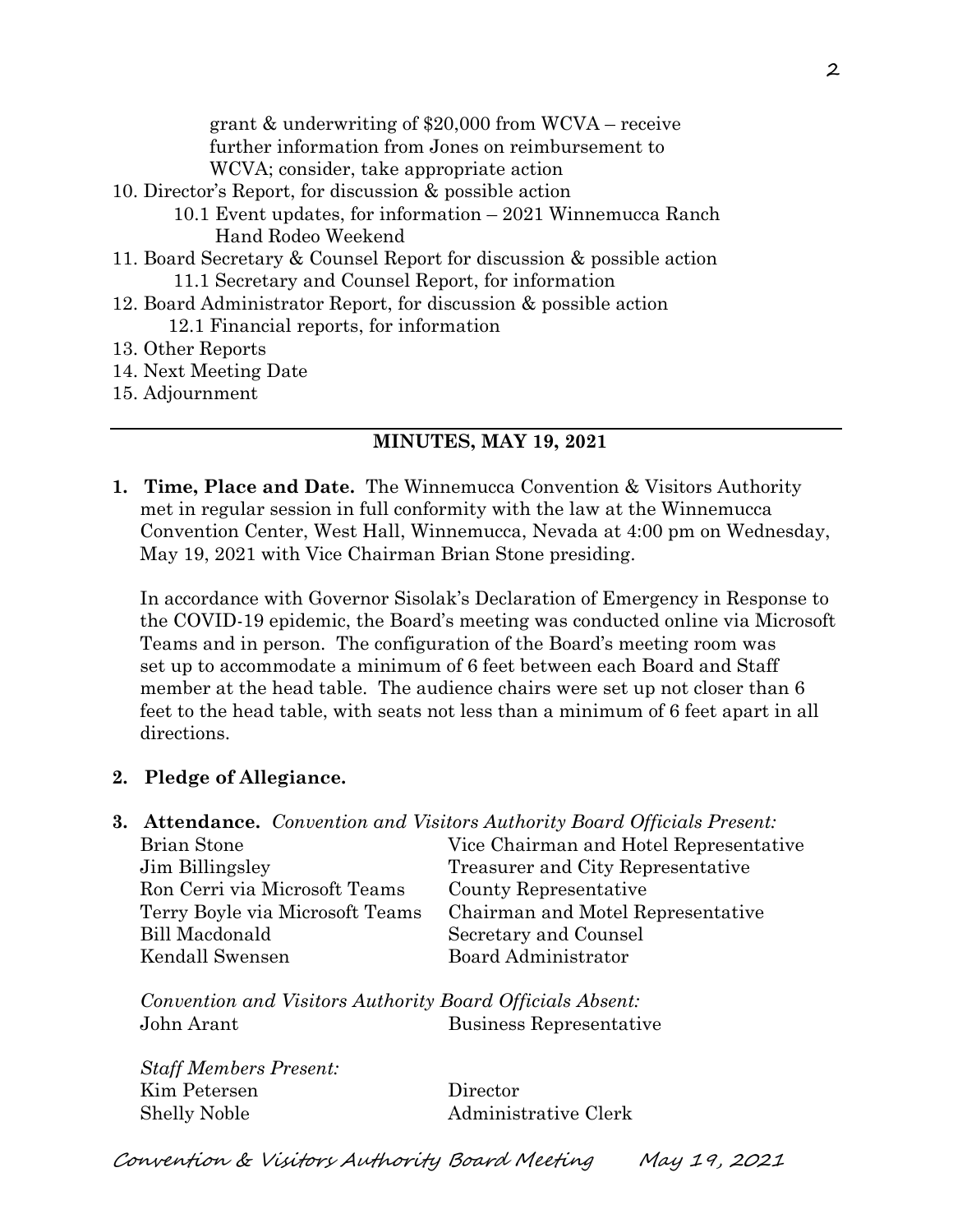*Staff Members Absent:* None

*Others Present:* Jess Jones Outlaw Broncs Erik Locke via Microsoft Teams American Cribbage Congress Dan McNeley via Microsoft Teams Snake River Paint Horse Club Mary Anne Black via Microsoft Teams Snake River Paint Horse Club

## **4. Public Comment.**

None.

## **5. Meeting Notice Report.**

Vice Chairman Stone reported that notice, including meeting agenda, was posted by Shelly Noble by 9:00 am Friday, May 14, 2021 at Humboldt County Library, Court House, Post Office, City Hall and Convention Center West Hall. No persons have requested mailed notice during the past six months.

**6. Business Impact Determination.** Vice Chairman Stone asked whether any agenda item proposes the adoption by the city or by the county or by the WCVA of any rule, including any ordinance or resolution which would impose, increase or change the basis for the calculation of a fee that is paid in whole or in substantial part by businesses, which would impose a direct and significant economic burden upon a business or directly restrict the formation or expansion of a business, pursuant to NRS Chapter 237? The Chairman called for board or public input thereon; Counsel reported there was no agenda problem; there was no public comment thereon. Action taken.

 *Jim Billingsley made a motion that there appears to be no business impacting fee matter on today's agenda. The motion carried, 4-0.*

**7. Minutes, Review & Action** 

Prior meeting minutes of April 21, 2021. *Jim Billingsley made a motion to accept the minutes of the April 21, 2021 meeting. Motion carried, 4-0.*

**8. Claims, Review & Action.** The following claims, which had been submitted in list form to the board members for review with their 3-day meeting notice and agenda, with the opportunity to obtain further information before or at the meeting, were submitted for payment on May 19, 2021:

| <b>BANK ACCOUNT</b> | <b>CHECK NUMBERS</b> | <b>AMOUNT</b> |
|---------------------|----------------------|---------------|
| Nevada State Bank   | 25235 - 25309        | \$273,555.18  |

*Jim Billingsley made a motion to approve all claims submitted for May 19, 2021. The motion carried, 4-0.*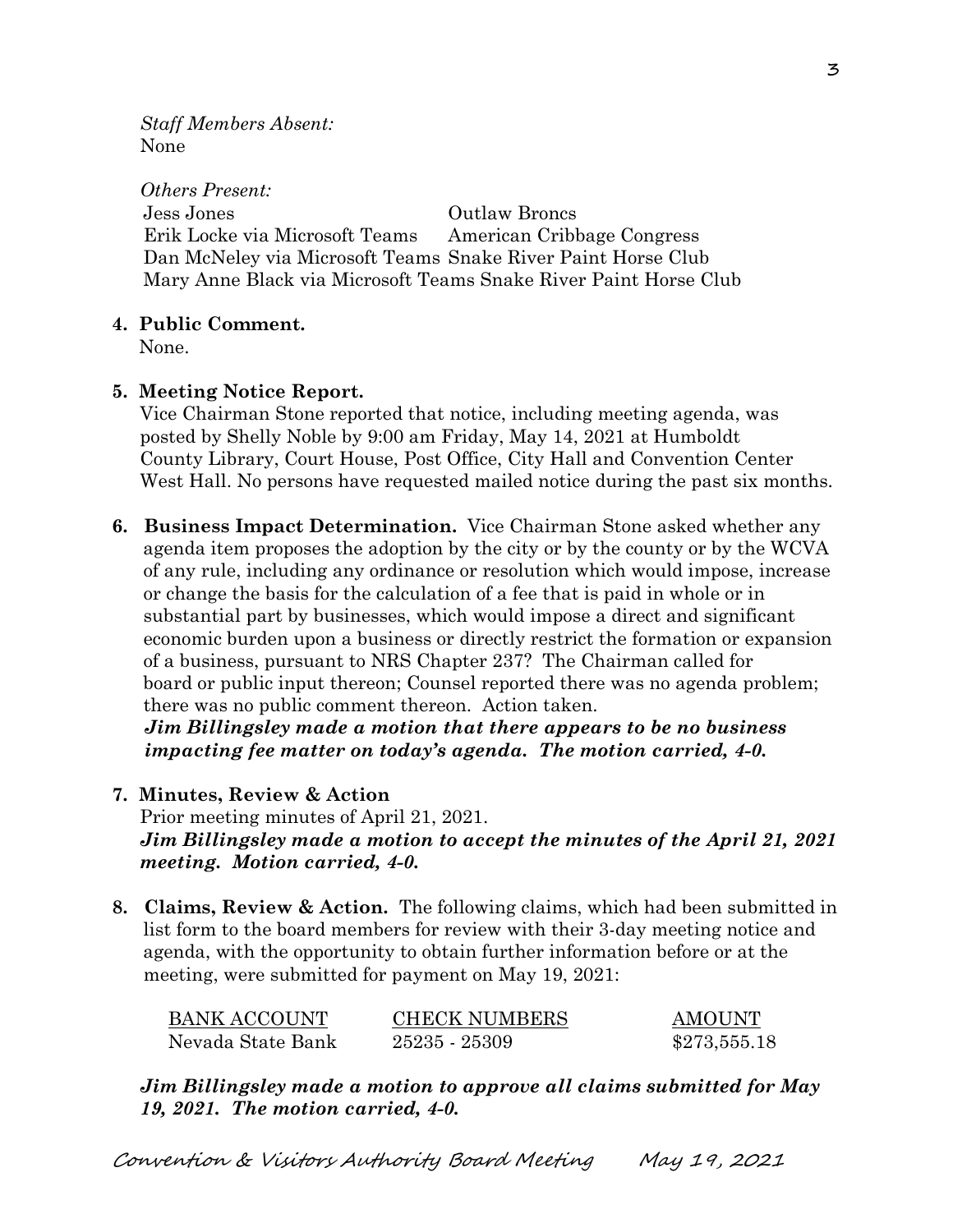## **9. General Business, for discussion & possible action**

**9.1 Accommodations tax 9-month refund requests, for possible action**

**Apodaca (\$504), Bergman (\$607.20), Casalez (\$1,800), Jeppsen (\$453.60), Macomb (\$1,800)**

*Jim Billingsley made a motion to approve the accommodation tax 9-months deemed to be a permanent resident refunds for Eric Apodaca (\$504), John Bergman (\$607.20), Lisa Casalez (\$1,800), Mickey Jeppsen (\$453.60), Crystal Macomb (\$1,800). Motion carried, 4-0.* 

**9.2 End of fiscal year budget actions, for possible action** These items will be considered at the June 16 WCVA meeting.

**9.3 WCVA FY 2022 Tentative Budget hearing, for possible action**  There were no members of the public present to comment on this budget.

## **9.4 Approval of WCVA FY 2022 Final Budget, 5-Year Improvement Plan and Debt Report by Resolution, for possible action** *Jim Billingsley made a motion to accept the WCVA FY 2022 Tentative Budget as the WCVA FY 2022 Final Budget, as presented. Motion carried, 4-0.*

Kendall prepared a copy of the final WCVA FY 2022 budget that has to be submitted to the state by June 1. He asked that those members attending this meeting online (Terry, Ron) stop by the Convention Center office next week to sign it.

**9.5 Dan McNeley, Snake River Paint Horse Club, explanation for cancelation of May 12-19, 2021 show, explanation of their plan and reassurance for holding their September 21-28, 2021 show, discussion and possible action including the status of advanced funding** On May 5 Kim was notified that the Snake River Paint Horse Club's show, that was scheduled for May 12-19, 2021 at the Winnemucca Events Complex, was canceling. Since this was right in the middle of our Winnemucca Ranch Hand Rodeo Weekend, Kim did not get a lot of information of why they were canceling. WCVA has made a significant investment in this event and Kim strongly suggested that Dan McNeley attend today's meeting to speak with this board about the cancelation and their plans for the September show. This morning Kim asked Shelly to call Dan to make sure that he was planning to attend our meeting today. Shelly was told that he was not available to travel to Winnemucca to attend. Dan has phoned in via Microsoft Teams in order to participate in this meeting. Mary Anne Black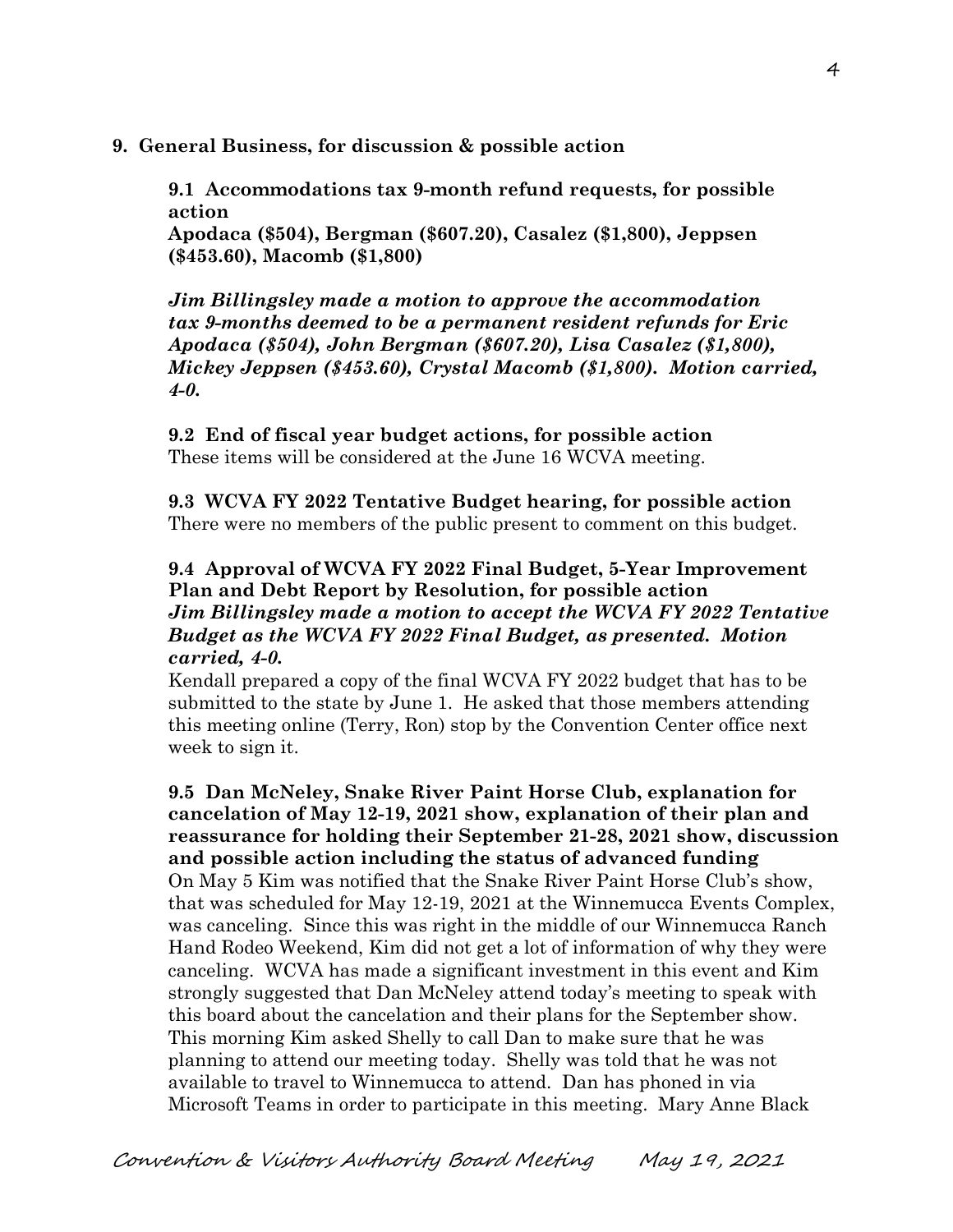phoned in as well to discuss their show.

Dan began by assuring the board that they had no intention of canceling the event but there were so many extenuating circumstances that they had no control over, they felt like they did not have a choice. In order to be a sanctioned show and attract the maximum number of participants, the producers must follow regulations established by the National Quarter Horse Association (NQHA) and American Paint Horse Association (APHA). Also, the show personnel must meet certain qualifications and be approved by NQHA and APHA. Both the May show's secretary and manager ended up having major medical issues and replacements could not be found. Without these individuals (per the NQHA and APHA regulations) the show would not be sanctioned and participants would not attend. Additionally, Dan and Mary Anne stated that they were not happy with the Winnemucca Ranch Hand Rodeo's decision to move to the weekend right before their show (due to Covid issues in March, which is the date they will return to for 2022). They felt some of our weekend events were too similar to theirs and hurt their entry numbers. Plus, once the new box stalls and asphalt were installed Dan and Mary Anne were disappointed with our promotion (or lack of, in their eyes) of these upgraded equine accommodations.

Dan stated that there is no concrete plan for moving forward to avoid the same pitfalls, but they continue to make plans for the production of the September show. Mary Anne assured the board that the September show will be larger and the money they were awarded by WCVA is being used to upgrade the prizes, which should encourage participation. Board member Cerri stated that he wants to see a budget which will show where the WCVA funds were used. Our investment of WEC improvements and grant funding for these two annual events is significant and was done in good faith so an accounting of where these funds have gone is not an unusual request. Director Petersen asked when they would know if the September show is sanctioned by NQHA and APHA. Dan stated that sanctioning approval should be completed within the next couple of weeks. Dan assured this board that the September show will be the event that they described when they came to this board last year. The WCVA board is cautiously optimistic and will work with the Snake River Paint Horse Club to make it as successful as possible.

## **9.6 Nevada Good Sam Rally, October 5-9, 2021, request for payment of WEC facility fees, for possible action**

These rallies have visited the Winnemucca Events Complex many times in past years and are a good group that enjoys their time in Winnemucca. They all pay the nightly camping fees and are requesting that WCVA pay the rental fees for the Exhibit Hall and kitchen, which they use for group gatherings. *Jim Billingsley made a motion to approve payment of the*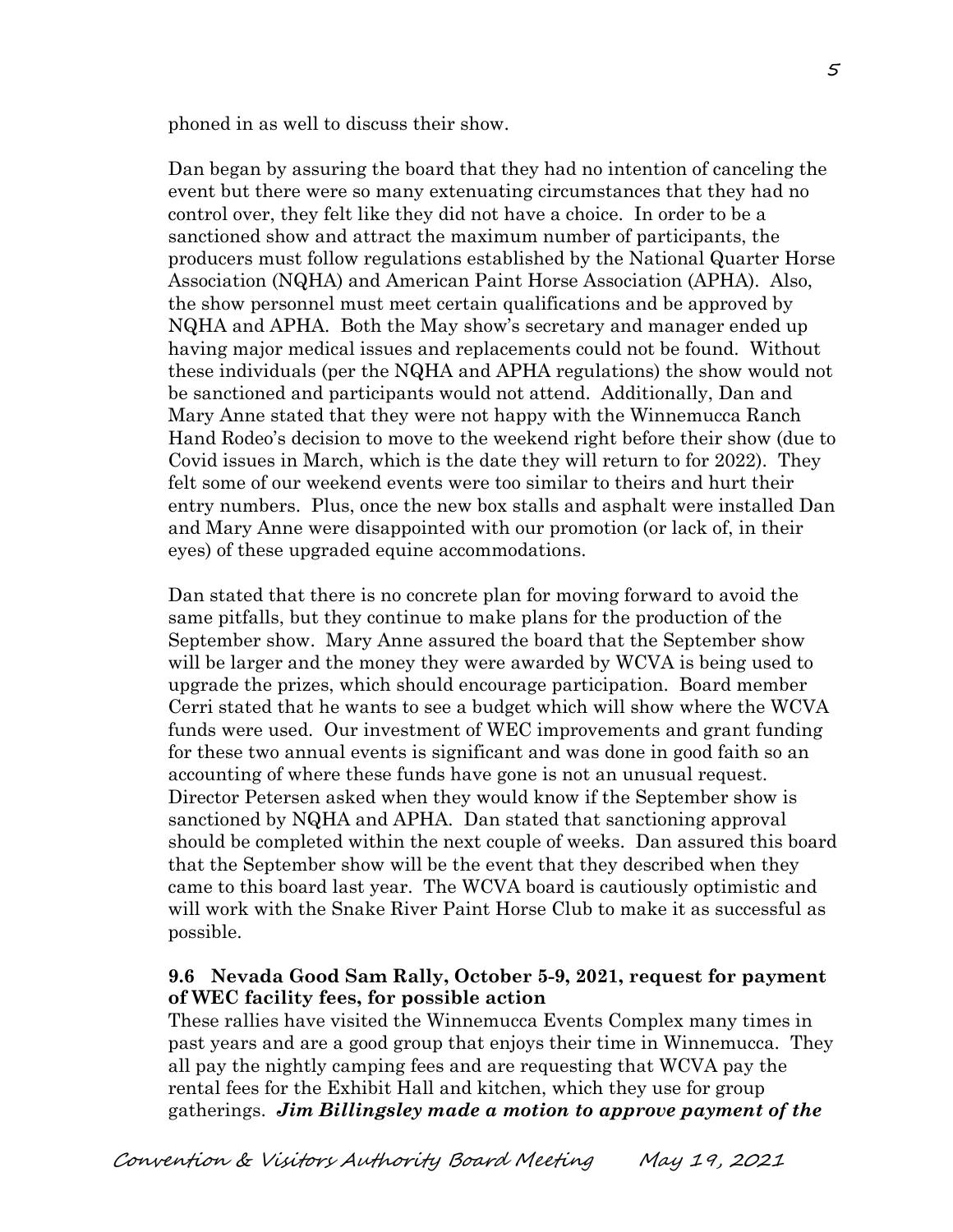#### *WEC facility fees in the amount of \$1,800 for the Nevada Good Sam Rally, October 5-9, 2021. Motion carried, 4-0.*

#### **9.7 Erik Locke, American Cribbage Congress, Welcome Back to Winnemucca Cribbage Classic, September 20 & 21, 2021, request for Joe Mackie Hall facility grant, for possible action**

For many years, Winners sponsored cribbage tournaments here and they were very popular. But as participation declined, a few years ago the tournaments stopped. Now there is interest in starting them up again. Mr. Locke attended the meeting by phone. The dates he is proposing are a Monday and Tuesday. These tournament dates are in between two other tournaments being held in Sacramento and Boise. He feels that people will attend this tournament as they are traveling between the other two. The request is for the Joe Mackie Hall Comstock Room for two days. *Terry Boyle made a motion approving a Joe Mackie Hall facility grant for the Comstock Room for two days (\$500) for the Welcome Back to Winnemucca Cribbage Classic, September 20 & 21, 2021. Motion carried, 4-0.* The American Cribbage Congress is responsible for any other customary Convention Center charges

**9.8 Jess Jones, Outlaw Broncs New Years Bronc Bash & Runnin' 4 the Money, originally scheduled for December 31, 2020 – January 3, 2021, but canceled after receiving grant & underwriting of \$20,000 from WCVA – receive further information from Jones on reimbursement to WCVA; consider, take appropriate action** Jess apologized for not appearing at last month's meeting. There was a family emergency which kept him from attending. He was in attendance at today's meeting to discuss this issue. The board all agreed that he misspent WCVA funds in another community, that this behavior was improper and they are not happy about it. In past years we have had events that have canceled for a variety of reasons, but all repaid WCVA funds in a timely manner. Jess presented an updated  $P \& L$  to the board with some additional information, including the WCVA funding. But that still does not address the issue of repayment of WCVA funds. Jess does not have funds available to repay WCVA at this time. He stated that he would have the \$10,000 underwriting portion repaid by August. Jess also stated that at a past meeting the board agreed to let him keep the \$10,000 grant as funding for a 2021 New Years event. Board members recalled this discussion but agreed that no final decision had been made. Kim reminded the board that  $Ag \#3$ would need to be in any conversation about whether or not Jess would be allowed to produce future events on the Winnemucca Events Complex. Ron stated that he was in agreement that the \$10,000 underwriting should be returned as soon as possible but wondered what assurance or action this board could take if a 2021 event did not happen and our \$10,000 grant was still not repaid. Terry noted that he thought this was an unusual situation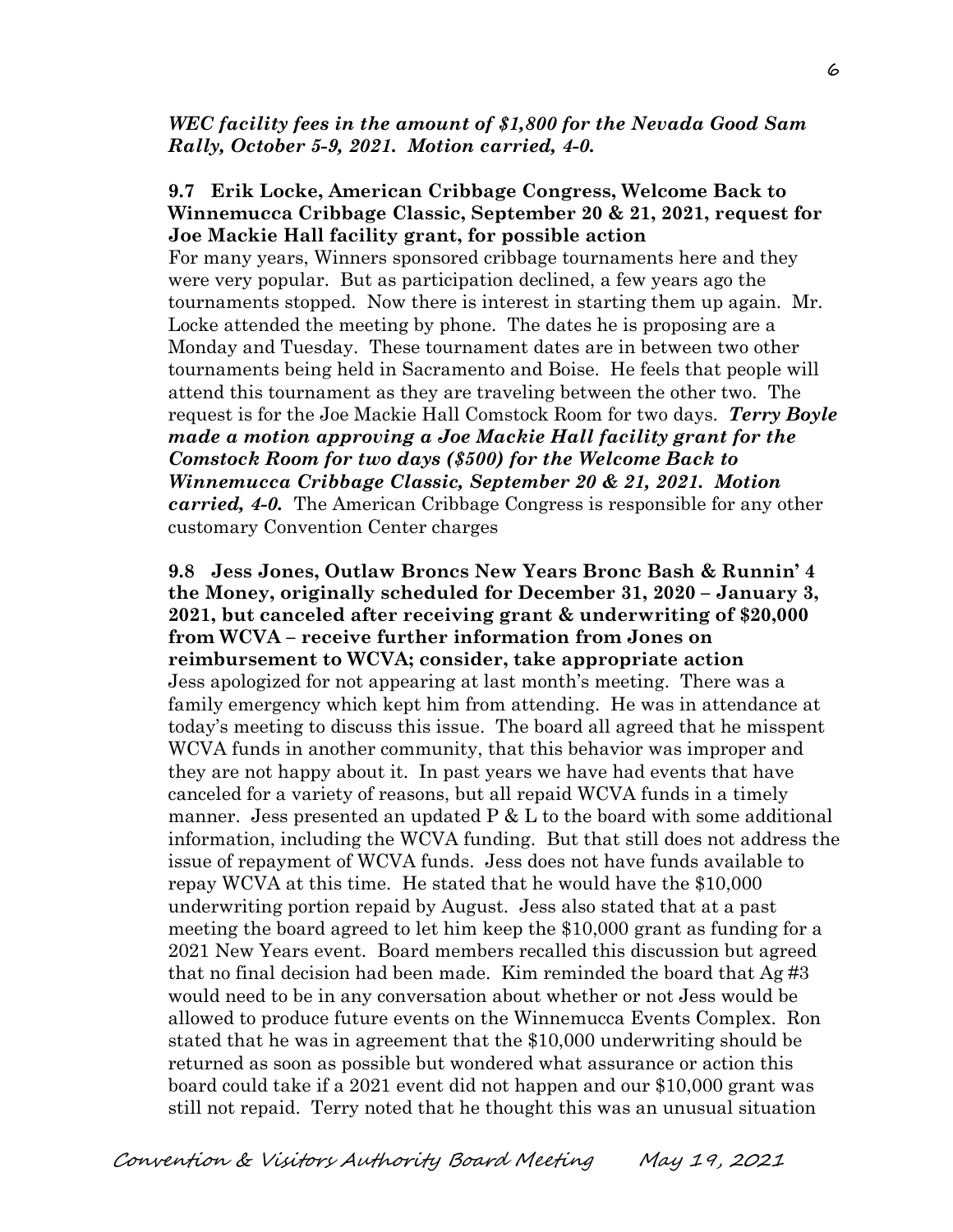and he was willing to work with Jess as long as he (Jess) returned the underwriting by August and no additional funds were issued for an event this year. The \$10,000 grant from 2020 would be considered as his total 2021 funding. *Jim Billingsley made a motion to address the 2020 WCVA funding in the amount of \$20,000 received by Jess Jones for the Outlaw Broncs New Years Bronc Bash & Runnin' 4 the Money, December 31, 2020 – January 3, 2021 that he misspent to fund his event in Spring Creek after the Winnemucca Events Complex closed down due to Covid-19 restrictions. The \$10,000 underwriting is to be repaid to WCVA by August 1, 2021. The remaining \$10,000 grant that was issued to Jones will be deemed to be the total of his WCVA funding awarded for his 2021 event at the Winnemucca Events Complex. If no event is produced by Mr. Jones in 2021 the remaining \$10,000 is due and payable to WCVA. Motion carried, 4-0.* 

Jess requested the contact information to get on the next Ag #3 Board's meeting agenda. Shelly will get that information to him.

Bill wanted to correct a statement he made at last month's meeting. At that time, he informed the board that if they proceeded legally in order to collect these funds that the district attorney would be the office to assist us. That is incorrect. We would have to go to a collection attorney in order to move forward with a collection lawsuit. The district attorney's office is not our debt collection agency.

A brief discussion was held regarding our process for issuing checks to events once this board has approved them so that this situation does not happen again. One would be to simply make sure we have a signed contract with the producer. This would be pretty straightforward since most producers have a signed contract with us several months before their events. Also, Bill mentioned that this board sees a wide range of funding applicants with varying degrees of knowledge about producing an event. They may feel intimidated about the funding request form that is required. Should there be modifications made to the form?

## **10. Director's Report.**

## **10.1 Event updates, for information – 2021 Winnemucca Ranch Hand Rodeo Weekend**

Kim reported that, overall, the event went well. As expected, attendance was down as well as the bar sales. Moving the event from March to May for this year only was necessary, but Kim feels that returning to our traditional March dates next year will get the event back on track. Still, it was good to produce the event this year because he feels that it was important for the continuity of the event. Canceling and then trying to get it going again for

7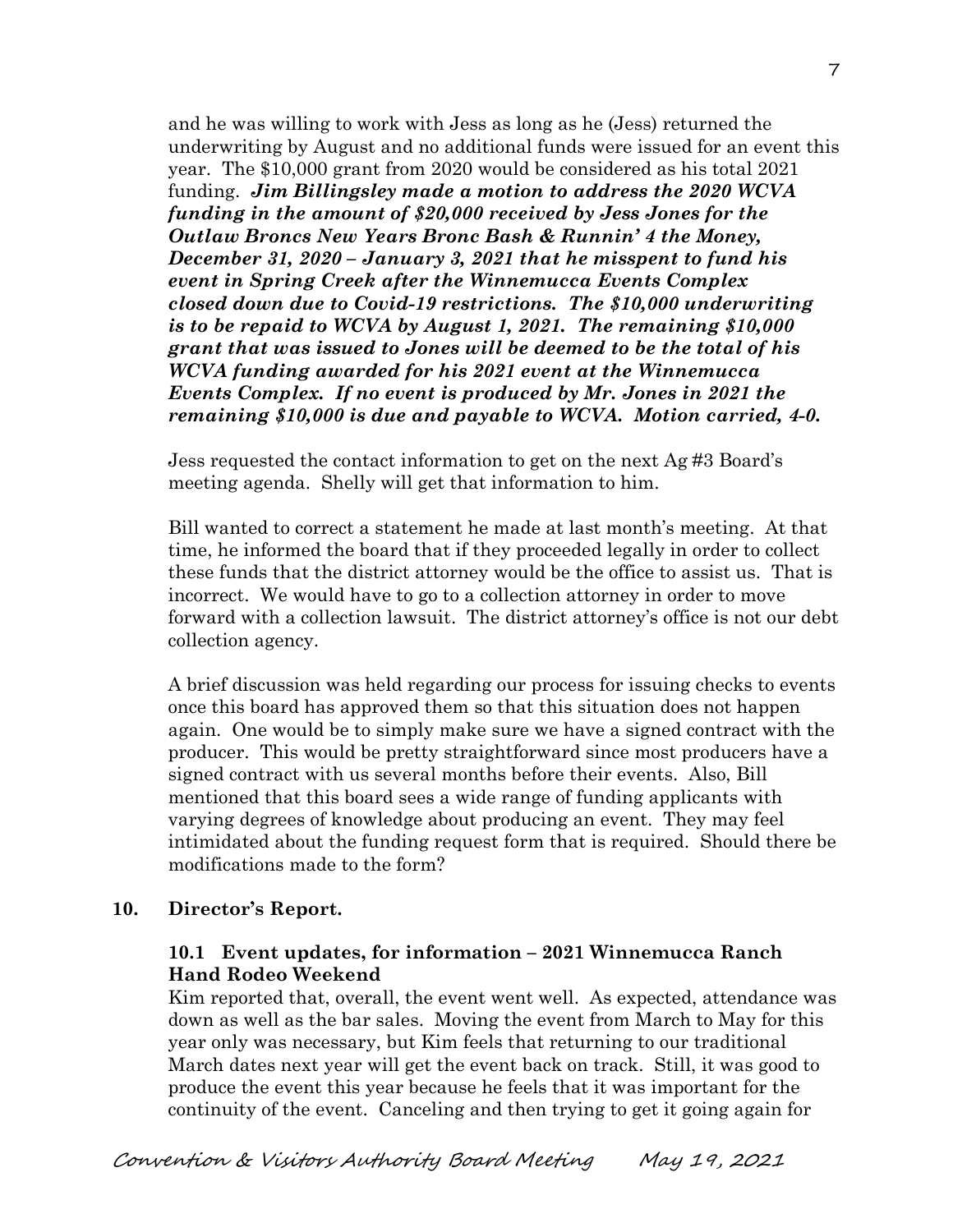2022 would be very difficult. The horse sale was the one event that went very well. We had fewer horses, but the sale prices were up, including our top seller at \$48,000, which is the highest selling horse we have had.

## **11. Secretary and Counsel, Monthly report, for discussion & possible action**

## **11.1 Secretary & Counsel Report, for information**

Bill briefly reviewed his report for the board. In it he noted long term agreements and obligations of the WCVA, as well as pending improvement projects.

## **12. Board Administrator.**

## **12.1 Financial Reports, for discussion**

Kendall had to leave the meeting early, but Terry noted that room tax for March was very good, considering that last year at this time we weren't sure how long restrictions and closures would be in place. Gaming in the county is also doing very well. People seem to be ready to travel.

## **13. Other reports**

## **13.1 Run-A-Mucca**

Kim stated that plans are moving forward for this year's rally. Registrations are up compared with 2019, the bar-be-que is returning to Paradise Valley and (so far) the weather looks like it will cooperate.

## **13.2 Horseshoe tournament**

Kim attended the most recent Chamber lunch to report on the horseshoe tournament in July. Preparations are continuing and Kim is working to get the word out in the community about this event. One major concern is the cost and a shortage of rental cars. Due to our isolated location, a lot of the participants will be flying into Reno and rental cars have become quite expensive. Kim is working to secure a discount with one of the rental car companies, but cars are still considerably more expensive than in the past.

## **13.3 Joe Mackie Hall exterior**

Kim has been in contact with the engineers that did the work when we were considering the significant remodel projects in 2019. So far, he has not received a response. He will bring this item to the board at a future meeting.

# 1**4. Public Comment**

None.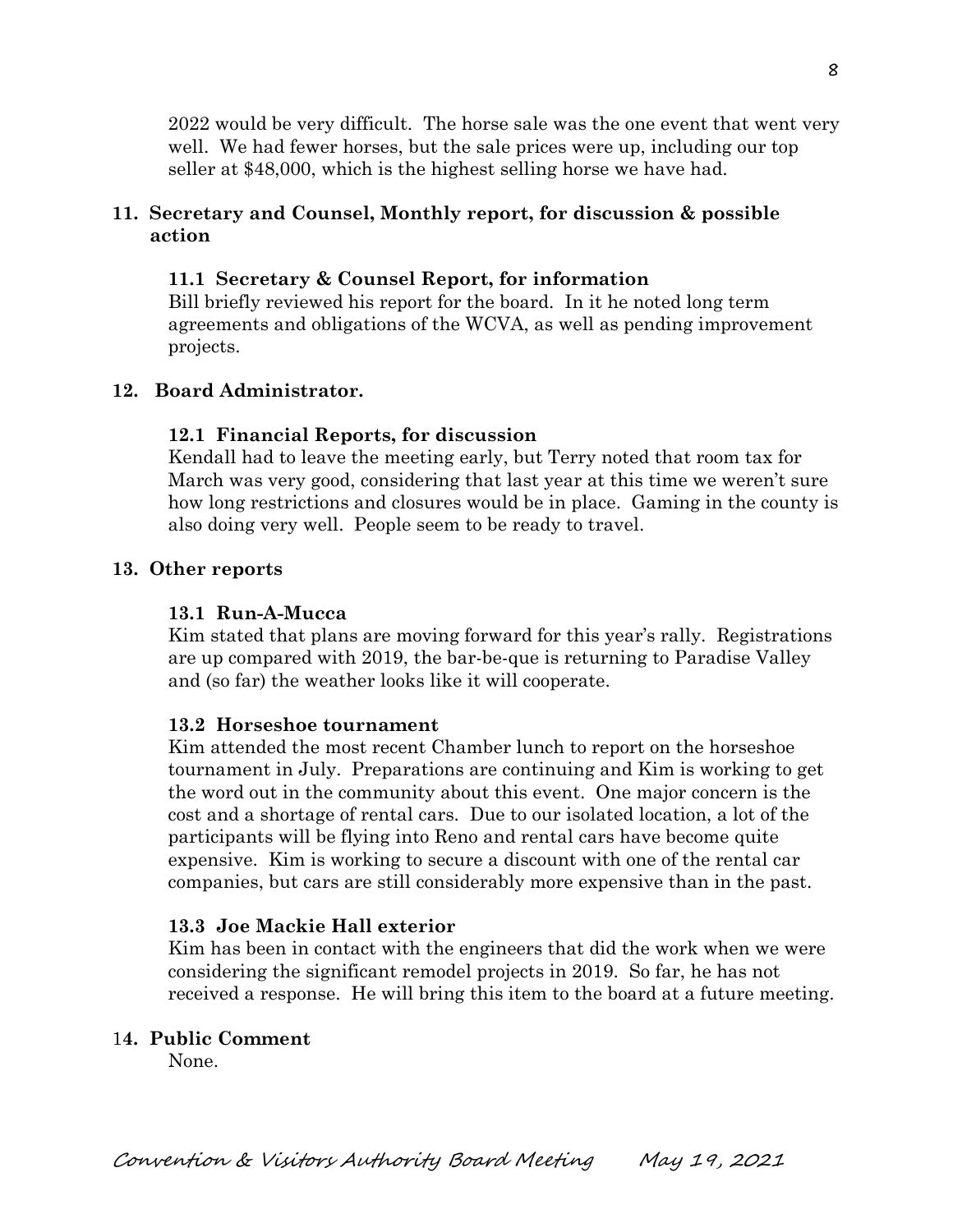## **15. Regular Business. Next Meeting. The Board confirmed the next regular meeting date of Wednesday, June 16, 2021, 4:00 pm.**

## **16. Adjournment.** *Brian Stone made a motion to adjourn this meeting. Motion carried, 4-0.*

The meeting was adjourned to the next regular meeting, or to the earlier call of the Chairman or to the call of any three (3) members of the Board on three (3) working days notice.

Respectfully submitted,

Shelly Noble

APPROVED ON  $, 2021$ 

As written\_\_\_\_\_\_\_\_\_\_\_\_\_\_\_

As corrected

Winnemucca Convention & Visitors Authority Board

TERRY BOYLE BRIAN STONE Chairman and Vice Chairman and Motel Representative Hotel Representative

 $\frac{1}{2}$  ,  $\frac{1}{2}$  ,  $\frac{1}{2}$  ,  $\frac{1}{2}$  ,  $\frac{1}{2}$  ,  $\frac{1}{2}$  ,  $\frac{1}{2}$  ,  $\frac{1}{2}$  ,  $\frac{1}{2}$  ,  $\frac{1}{2}$  ,  $\frac{1}{2}$  ,  $\frac{1}{2}$  ,  $\frac{1}{2}$  ,  $\frac{1}{2}$  ,  $\frac{1}{2}$  ,  $\frac{1}{2}$  ,  $\frac{1}{2}$  ,  $\frac{1}{2}$  ,  $\frac{1$ 

\_\_\_\_\_\_\_\_\_\_ \_ \_\_\_\_\_\_\_\_\_\_\_\_\_\_\_ \_\_\_\_\_\_\_\_ \_\_\_\_\_\_\_\_\_\_\_\_\_\_\_\_\_\_\_\_\_\_\_ JIM BILLINGSLEY RON CERRI Treasurer and City Representative County Representative